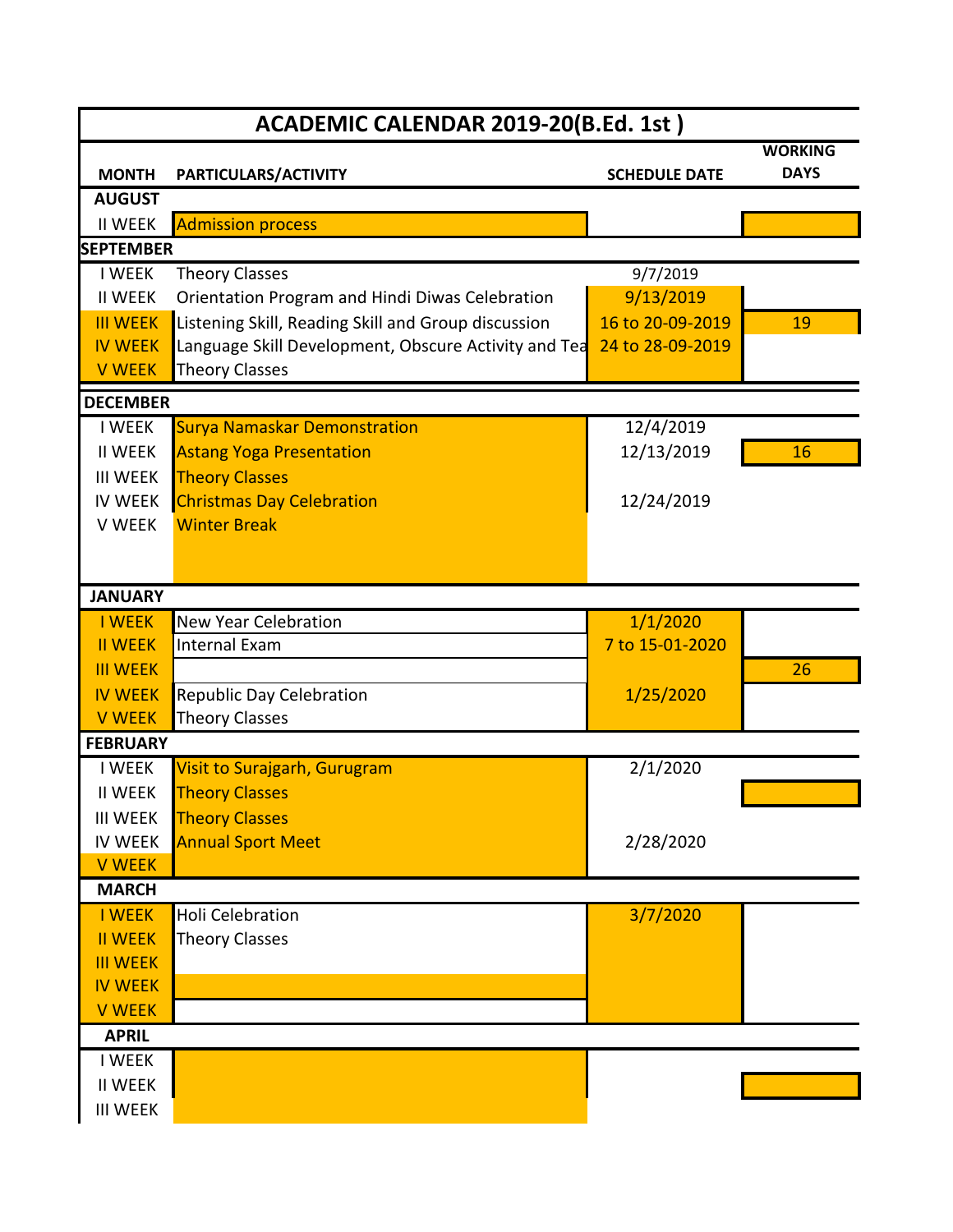| <b>MAY</b>      |  |  |
|-----------------|--|--|
| <b>I WEEK</b>   |  |  |
| <b>II WEEK</b>  |  |  |
| <b>III WEEK</b> |  |  |
| <b>IV WEEK</b>  |  |  |
| <b>V WEEK</b>   |  |  |
| <b>JUNE</b>     |  |  |
| I WEEK          |  |  |
| <b>II WEEK</b>  |  |  |
| <b>III WEEK</b> |  |  |

| ACADEMIC CALENDAR 2019-20(B.Ed. 2nd) |                                                       |                      |                               |
|--------------------------------------|-------------------------------------------------------|----------------------|-------------------------------|
| <b>MONTH</b>                         | PARTICULARS/ACTIVITY                                  | <b>SCHEDULE DATE</b> | <b>WORKING</b><br><b>DAYS</b> |
| <b>AUGUST</b>                        |                                                       |                      |                               |
| <b>II WEEK</b>                       | <b>Theory Classes</b>                                 | 8/5/2019             |                               |
| <b>III WEEK</b>                      |                                                       |                      |                               |
| <b>IV WEEK</b>                       |                                                       |                      |                               |
| <b>SEPTEMBER</b>                     |                                                       |                      |                               |
| <b>I WEEK</b>                        | Teacher day celebration                               | 9/5/2019             |                               |
| <b>II WEEK</b>                       | Orientation Program and Hindi Diwas Celebration       | 9/13/2019            |                               |
| <b>III WEEK</b>                      | Listening Skill, Reading Skill and Group discussion   | 16 to 20-09-2019     | 19                            |
| <b>IV WEEK</b>                       | Language Skill Development, Opscure Activity and Tea  | 24 to 28-09-2019     |                               |
| <b>V WEEK</b>                        | <b>Theory Classes</b>                                 |                      |                               |
| <b>OCTOBER</b>                       |                                                       |                      |                               |
| <b>I WEEK</b>                        | <b>Poster making</b>                                  | 10/4/2019            |                               |
| <b>II WEEK</b>                       | <b>Micro Teaching Skill</b>                           | 09 to 12-10-2019     | 19                            |
| <b>III WEEK</b>                      | Say No use to Single Plastic and No use Cracker, Meha | 10/16/2019           |                               |
| <b>IV WEEK</b>                       | <b>Fresher Party</b>                                  | 10/23/2019           |                               |
| V WEEK                               | <b>National Unity Day</b>                             | 10/31/2019           |                               |
| <b>NOVEMBER</b>                      |                                                       |                      |                               |
| <b>I WEEK</b>                        | Internship                                            | 11/2/2019            |                               |
| <b>II WEEK</b>                       |                                                       |                      |                               |
| <b>III WEEK</b>                      |                                                       |                      |                               |
| <b>IV WEEK</b>                       |                                                       |                      |                               |
| <b>V WEEK</b>                        |                                                       |                      |                               |
| <b>DECEMBER</b>                      |                                                       |                      |                               |
| <b>I WEEK</b>                        | Internship                                            |                      |                               |
| <b>II WEEK</b>                       |                                                       |                      |                               |
| <b>III WEEK</b>                      |                                                       |                      |                               |
| <b>IV WEEK</b>                       |                                                       |                      |                               |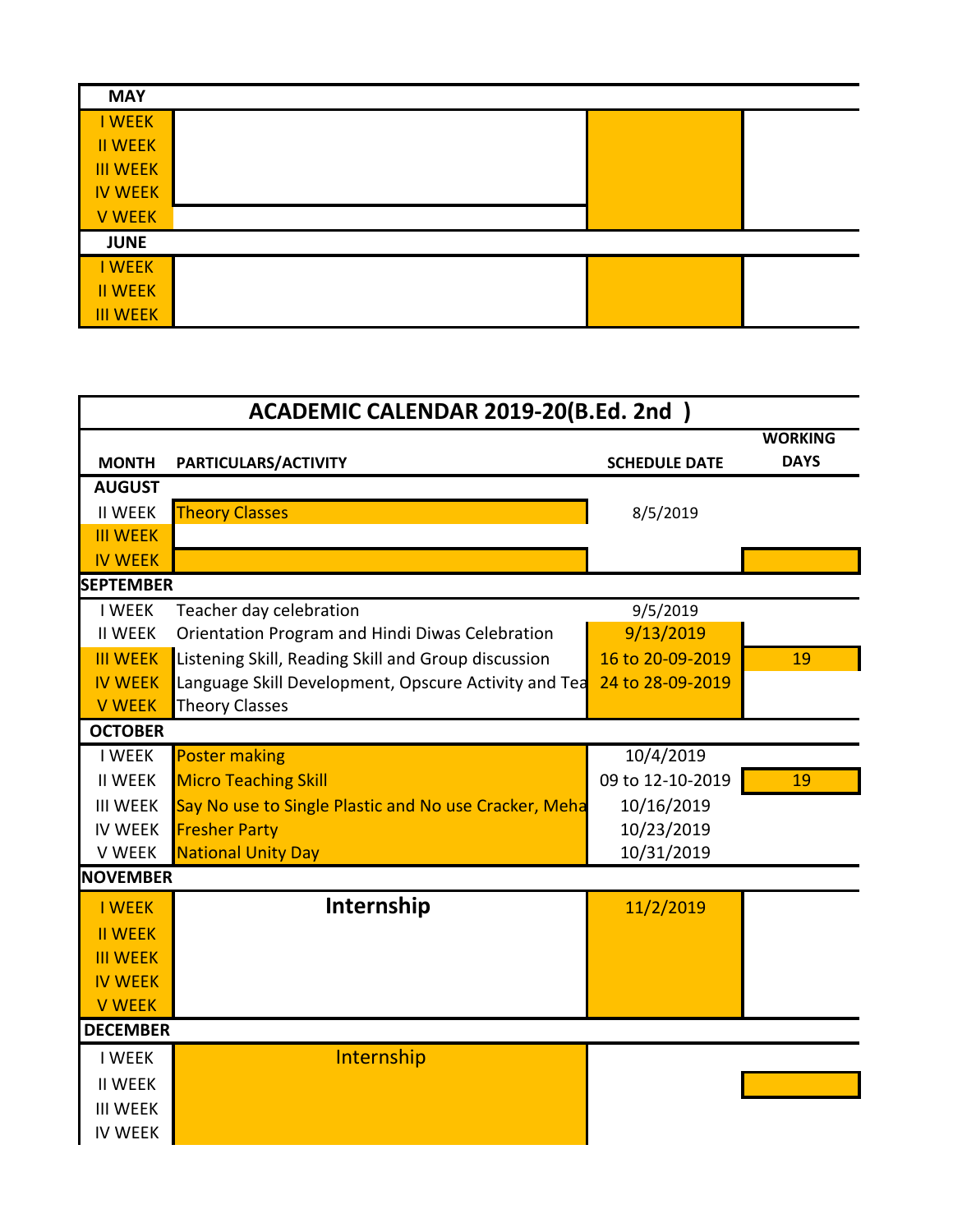| V WEEK                               |                         |                      |                |
|--------------------------------------|-------------------------|----------------------|----------------|
| <b>JANUARY</b>                       |                         |                      |                |
| <b>I WEEK</b>                        | Internship              |                      |                |
| <b>II WEEK</b>                       |                         |                      |                |
| <b>III WEEK</b>                      |                         |                      |                |
| <b>IV WEEK</b>                       |                         |                      |                |
| <b>V WEEK</b>                        |                         |                      |                |
| <b>FEBRUARY</b>                      |                         |                      |                |
| <b>I WEEK</b>                        | Internship              |                      |                |
| <b>II WEEK</b>                       |                         |                      |                |
| <b>III WEEK</b>                      |                         |                      |                |
| <b>IV WEEK</b>                       |                         |                      |                |
| <b>V WEEK</b>                        |                         |                      |                |
| <b>MARCH</b>                         |                         |                      |                |
| <b>I WEEK</b>                        | <b>Holi Celebration</b> | 3/7/2020             |                |
| <b>II WEEK</b>                       | <b>Theory Classes</b>   |                      |                |
| <b>III WEEK</b>                      |                         |                      |                |
| <b>IV WEEK</b>                       |                         |                      |                |
| <b>V WEEK</b><br><b>APRIL</b>        |                         |                      |                |
| <b>I WEEK</b>                        |                         |                      |                |
| <b>II WEEK</b>                       |                         |                      |                |
| <b>III WEEK</b>                      |                         |                      |                |
| <b>MAY</b>                           |                         |                      |                |
| <b>I WEEK</b>                        |                         |                      |                |
| <b>II WEEK</b>                       |                         |                      |                |
| <b>III WEEK</b>                      |                         |                      |                |
| <b>IV WEEK</b>                       |                         |                      |                |
| <b>V WEEK</b>                        |                         |                      |                |
| <b>JUNE</b>                          |                         |                      |                |
| <b>I WEEK</b>                        |                         |                      |                |
| <b>II WEEK</b>                       |                         |                      |                |
| <b>III WEEK</b>                      |                         |                      |                |
|                                      |                         |                      |                |
| ACADEMIC CALENDAR 2019-20(M.Ed. 1st) |                         |                      |                |
|                                      |                         |                      | <b>WORKING</b> |
| <b>MONTH</b>                         | PARTICULARS/ACTIVITY    | <b>SCHEDULE DATE</b> | <b>DAYS</b>    |

| <b>SEPTEMBER</b> |                                                                       |                  |  |
|------------------|-----------------------------------------------------------------------|------------------|--|
| I WEEK           | <b>Admission process</b>                                              | 02 to 27/09/2019 |  |
| <b>II WEEK</b>   |                                                                       |                  |  |
| <b>III WEEK</b>  | Theory Classes                                                        | 9/24/2019        |  |
| <b>IV WEEK</b>   | Language Skill Development, Opscure Activity and Tea 24 to 28-09-2019 |                  |  |
| <b>V WEEK</b>    | Theory Classes                                                        |                  |  |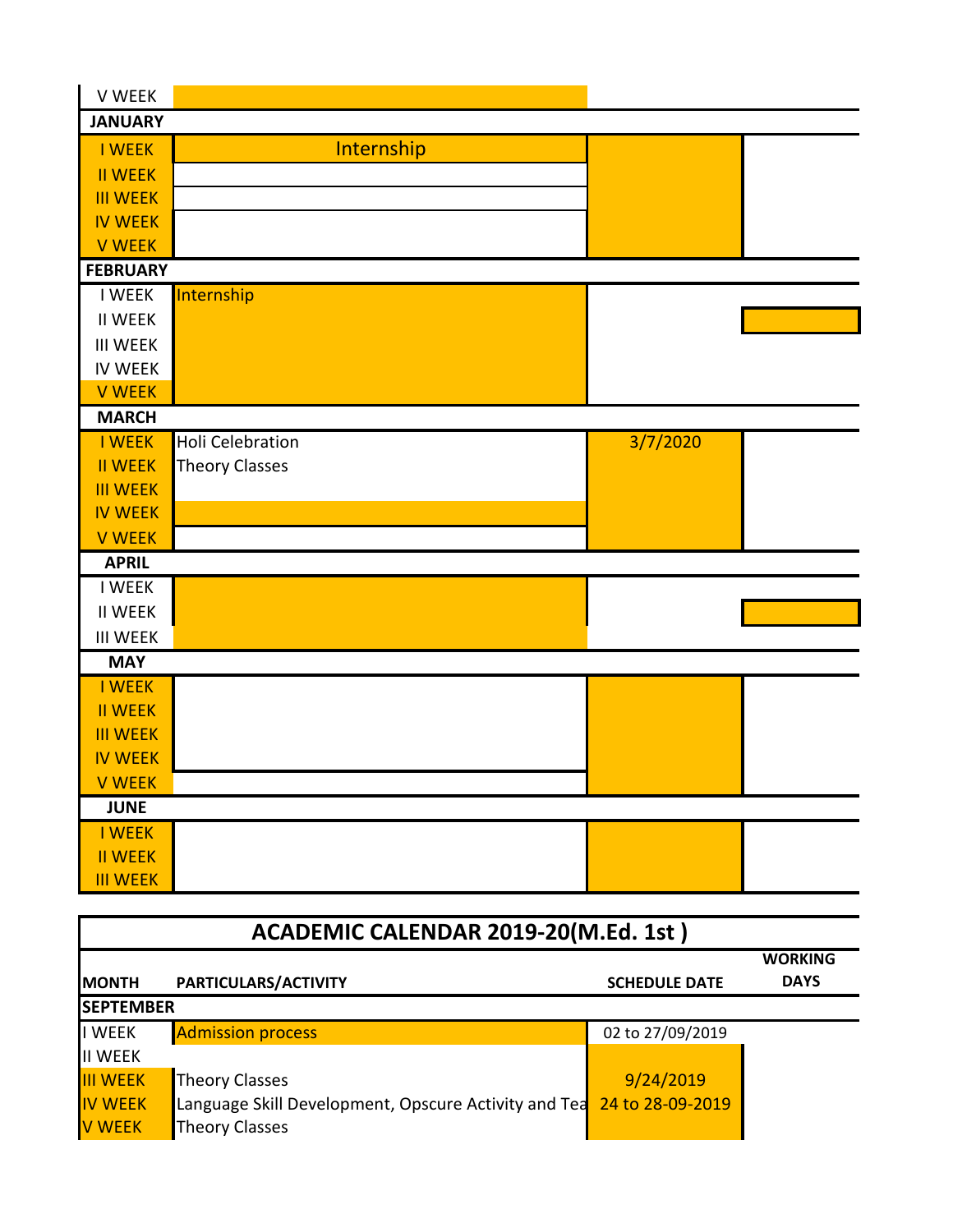| <b>OCTOBER</b>  |                                                       |                  |  |
|-----------------|-------------------------------------------------------|------------------|--|
| <b>I WEEK</b>   | <b>Poster making</b>                                  | 10/4/2019        |  |
| <b>II WEEK</b>  | <b>Flanders Interaction Analysis</b>                  | 10/12/2019       |  |
| <b>III WEEK</b> | Say No use to Single Plastic and No use Cracker, Meha | 10/16/2019       |  |
| <b>IV WEEK</b>  | <b>Fresher Party</b>                                  | 10/23/2019       |  |
| <b>V WEEK</b>   | <b>National Unity Day</b>                             | 10/31/2019       |  |
| <b>NOVEMBER</b> |                                                       |                  |  |
| I WEEK          | Internship                                            | 4 to 24/11/2019  |  |
| <b>II WEEK</b>  |                                                       |                  |  |
| <b>III WEEK</b> |                                                       | 12 to 16-11-2019 |  |
| <b>IV WEEK</b>  | <b>Theory Classes</b>                                 |                  |  |
| <b>V WEEK</b>   | <b>Advertisement Activity</b>                         | 11/27/2019       |  |
| <b>DECEMBER</b> |                                                       |                  |  |
| I WEEK          | <b>Theory Classes</b>                                 |                  |  |
| <b>II WEEK</b>  | <b>Surya Namaskar Demonstration</b>                   | 12/4/2019        |  |
| <b>III WEEK</b> |                                                       |                  |  |
| <b>IV WEEK</b>  | <b>Examination and Winter Break</b>                   | 12/11/2019       |  |
| <b>V WEEK</b>   |                                                       |                  |  |
|                 |                                                       |                  |  |
|                 |                                                       |                  |  |
| <b>JANUARY</b>  |                                                       |                  |  |
| I WEEK          | <b>New Year Celebration</b>                           | 1/1/2020         |  |
| <b>III WEEK</b> | <b>Theory Classes</b>                                 |                  |  |
| <b>III WEEK</b> | Practical                                             | 13 to 14-01/2020 |  |
| <b>IV WEEK</b>  | <b>Republic Day Celebration</b>                       | 1/25/2020        |  |
| <b>V WEEK</b>   | <b>Theory Classes</b>                                 |                  |  |
| <b>FEBRUARY</b> |                                                       |                  |  |
| <b>I WEEK</b>   | Visit to Surajgarh, Gurugram                          | 2/1/2020         |  |
| <b>II WEEK</b>  | <b>Theory Classes</b>                                 |                  |  |
| <b>III WEEK</b> | <b>Theory Classes</b>                                 |                  |  |
| <b>IV WEEK</b>  | <b>Annual Sport Meet</b>                              | 2/28/2020        |  |
| <b>V WEEK</b>   |                                                       |                  |  |
| <b>MARCH</b>    |                                                       |                  |  |
| I WEEK          | <b>Holi Celebration</b>                               | 3/7/2020         |  |
| <b>II WEEK</b>  | <b>Theory Classes</b>                                 |                  |  |
| <b>III WEEK</b> |                                                       |                  |  |
| <b>IV WEEK</b>  |                                                       |                  |  |
| <b>V WEEK</b>   |                                                       |                  |  |
| <b>APRIL</b>    |                                                       |                  |  |
| <b>I WEEK</b>   |                                                       |                  |  |
| <b>II WEEK</b>  |                                                       |                  |  |
| <b>III WEEK</b> |                                                       |                  |  |
| <b>MAY</b>      |                                                       |                  |  |